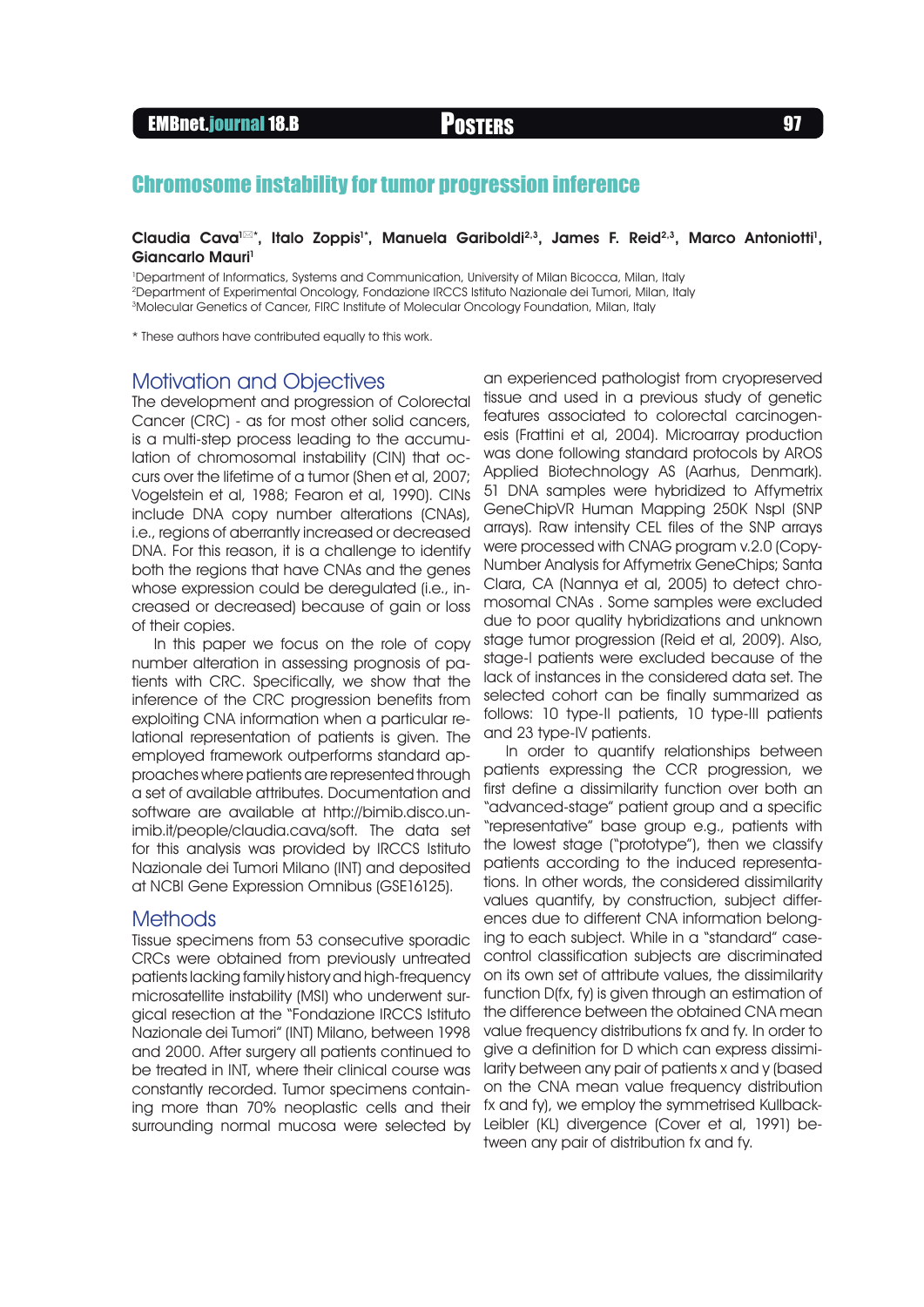| <b>Test</b>           | <b>Sensitivity</b> | <b>Specificfy</b> | <b>PPV</b> | <b>NPV</b> | <b>Accuracy</b> |
|-----------------------|--------------------|-------------------|------------|------------|-----------------|
| a)                    |                    |                   |            |            |                 |
| stage II vs stage III | 90,00%             | 80,00%            | 81.81%     | 88.88%     | 85,00%          |
| stage II vs stage IV  | 100,00%            | 30,00%            | 76.66%     | 100,00%    | 78.79%          |
| stage III vs stage IV | 95.65%             | 20,00%            | 73.33%     | 66.66%     | 72.72%          |
| $\mathbf{b}$          |                    |                   |            |            |                 |
| stage II vs stage III | 100,00%            | 90,00%            | 90.91%     | 100,00%    | 95,00%          |
| stage II vs stage IV  | 91.30%             | 80,00%            | 91.30%     | 80,00%     | 87,88%          |
| stage III vs stage IV | 91.30%             | 80,00%            | 91.30%     | 80,00%     | 87.88%          |

Table 1: a) Performances for the Standard Representation. b) Performances for the Dissimilarity Representation.

## Results and Discussion

The first issue of our investigation was to check the capability, for a given standard approach, of distinguishing patient groups. For this, we considered the following case - control study: (i) stage II (as control group) vs stage III (as case group); (ii) stage III (as control group) vs stage IV (as case group); (iii) stage II (as control group) vs stage IV (as case group).

All our evaluations employ a class of algorithms widely used in the machine learning community (i.e., the Support Vector Machine (Cristianini et al, 2000) within a k-fold cross-validation process. For the "standard" case, SVMs are given (input) matrices where patients are represented through the sequence of chromosomes as attributes, and each i-th component of the sequence is given by the CNA mean value associated to the chromosome i. Moreover, all experiments are evaluated by standard indices which are broadly applied in this context to measure the precision and recall capability of an inference system; i.e., sensitivity, specificity, positive (PPV) and negative predictive values (NPV), see for example (Davis et al, 2006). Table 1a) shows the performances when the classifiers are applied to the standard representations as discussed above. The standard approach is not able to discriminate both stage III from stage-IV patients (20% specificity) and stage II from stage-IV patients (30% specificity). On this basis, we used CNAs information to represent patients through dissimilarities as reported above. Table 1b) reports the inference performance when the dissimilarity representation is applied. We obtained substantially better accuracies reporting higher values of performances (>=80%) for the whole set of the applied indices.

We showed that even a prediction analysis, concerning the progression of CRC, as characterized by the given staging classification system (Duke), benefits from exploiting CNA information when a specific representation of patients is considered. We point out that, in this work, the choice of a dissimilarity representation (i.e., the KLdivergence) has been addressed to obtain a function providing an estimation of the difference between the obtained CNA mean value frequency distributions for each pair of patients. More specific measures may be tested in future analysis.

Interesting questions on these arguments are reported in (Pekalska et al, 2005). Also the choice of a correct prototype set can be critical in this approach, and may change the results being investigated. This is another question which we are immediately interested for future analysis. Here we did not study the best possible prototype set, instead, the rationale for our choice was simply to employ a group of patients with a presumably low number of accumulated alterations. Numerical experiments indicate that the application of the applied representation for the considered data provide high precision and recall performances outperforming typical standard approaches where patients are represented through their set of available attributes. These results clearly suggest broader investigations either on different data sets or different CRC staging classification systems (Horton et al, 2005).

#### References

- 1. Cover T M, et al. (1991) Elements of information theory New York, NY, USA: Wiley-Interscience.
- 2. Cristianini N et al (2000). An introduction to support vector machines and other kernel-based learning methods. Cambridge University Press.